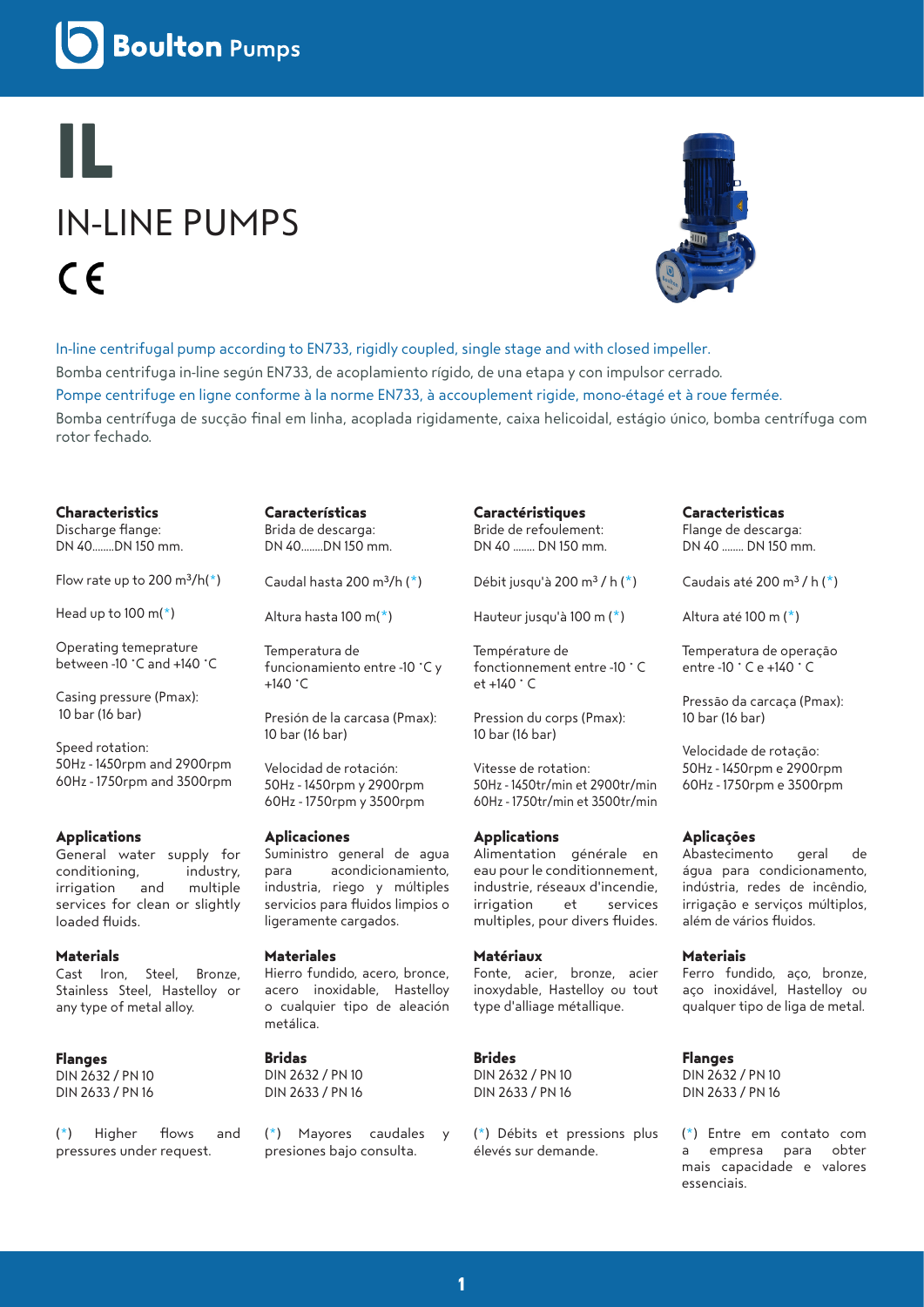# **Field Charts / Campos de Trabajo / Courbes de débits / Curvas de Funcionamento**



# **IL - 1450 rpm**



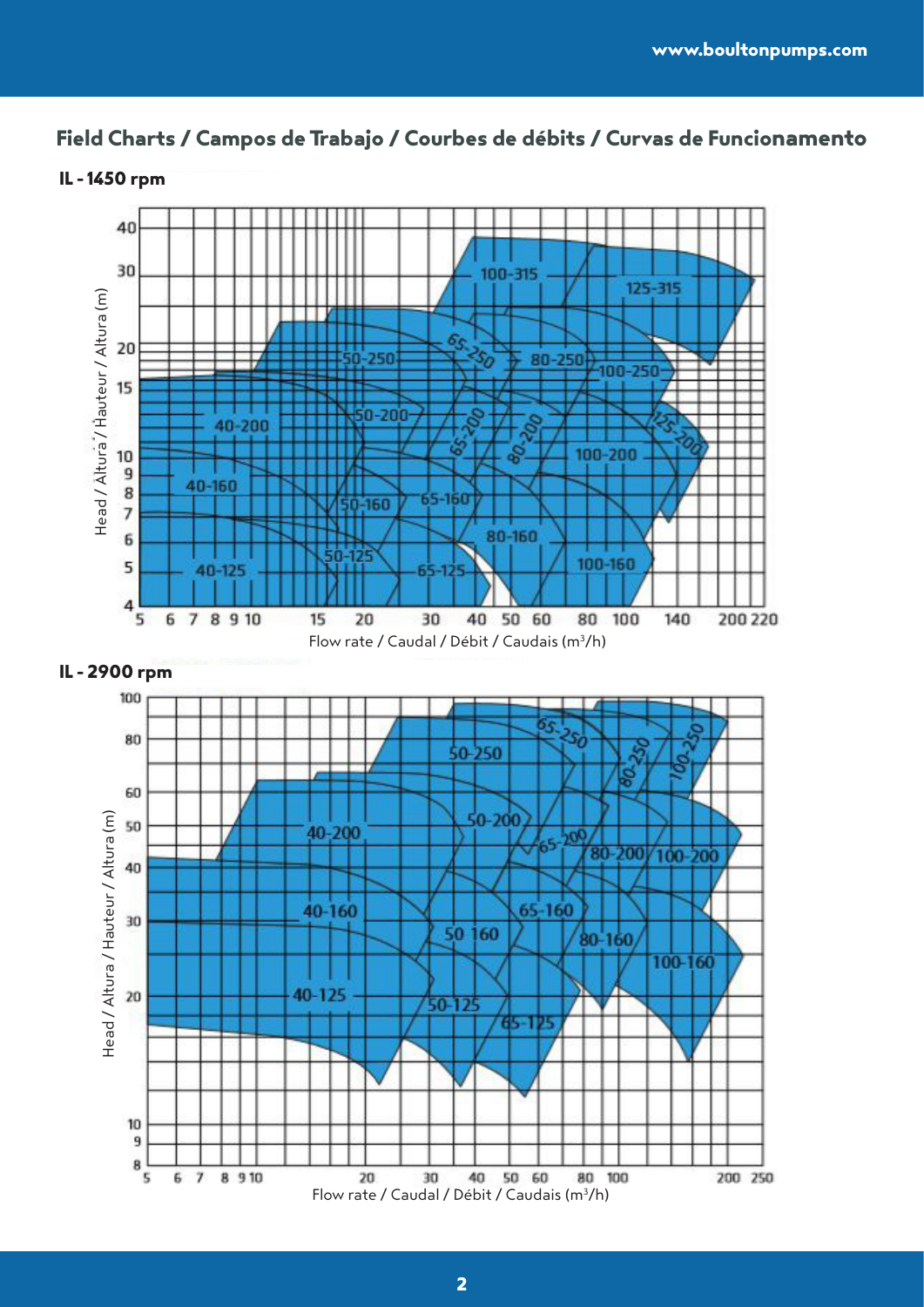

# **Assembly / Montaje / Montage / Montagem**

| 001 | Pump Casing           | Carcasa de la Bomba        | Corps de Pompe                  | Carcaça da Bomba       |
|-----|-----------------------|----------------------------|---------------------------------|------------------------|
| 015 | <b>Bottom Plate</b>   | Placa Inferior             | Plaque Inférieure               | Placa Inferior         |
| 043 | Mechanical Seal Cover | Tapa de Cierre<br>Mecánico | Couvercle de Joint<br>Mécanique | Tampa do Selo Mecânico |
| 050 | Impeller              | Impulsor                   | Roue                            | Impulsor               |
| 060 | Shaft                 | Eje                        | Arbre                           | Veio                   |
| 405 | Mechanical Seal       | Cierre Mecánico            | Garniture Mécanique             | Selo Mecânico          |

**Designation Denominación Désignation Denominação**

 $060$ 

oos

550

600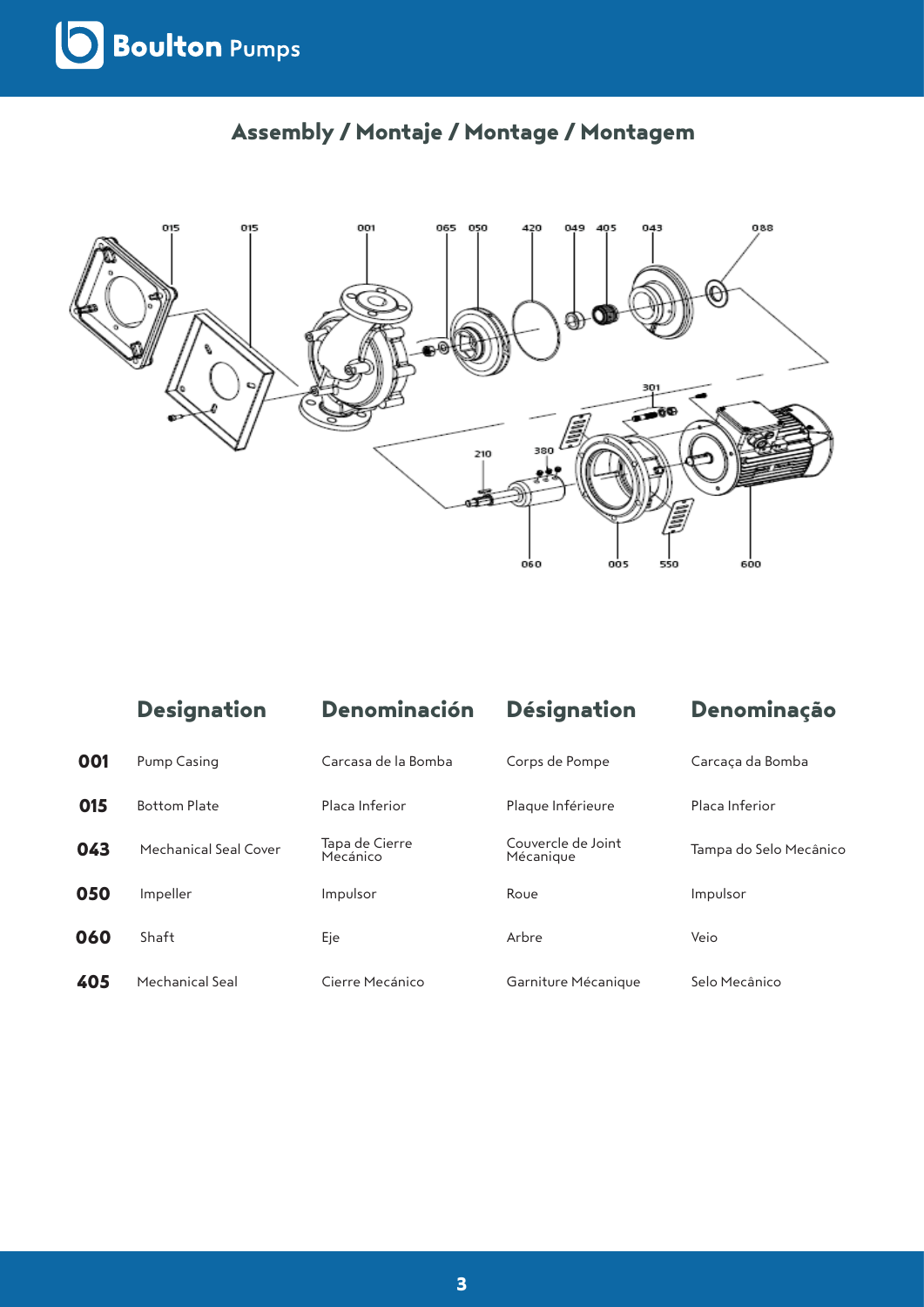# **Technical Data / Datos Técnicos / Données techniques / Dados Técnicos**





|                  |         |                |                     |     |            |              |            | Dimensions (mm)       |                    |                    |     |     |               |     |                |                        |            |    |                |             |
|------------------|---------|----------------|---------------------|-----|------------|--------------|------------|-----------------------|--------------------|--------------------|-----|-----|---------------|-----|----------------|------------------------|------------|----|----------------|-------------|
|                  |         | Motor          |                     |     |            |              |            |                       |                    | Outside dimensions |     |     |               |     |                |                        |            |    | <b>Base</b>    | Weight      |
| <b>Pump type</b> | n (RPM) | $P$ (kW)       | Size                | Dne | <b>DNb</b> | $\mathsf{A}$ | $\,$ B     | $\mathsf{Lm}^{\star}$ | $\mathsf{L}^\star$ | H                  | h1  | h2  | ${\mathsf G}$ | g1  | g <sub>2</sub> | $\mathsf{A}\mathsf{B}$ | $\,$ K     | ØS | Plate          | (kg)        |
|                  | 1.500   | 0,37           | 71M                 |     |            |              | 165        | 223                   | 486                |                    |     |     |               | 108 | 100            | 170                    | 130        | 14 | T <sub>0</sub> | 31          |
|                  |         | 1,1            | 80M                 |     |            |              | 165        | 244                   | 507                |                    |     |     |               |     |                | 170                    | 130        |    | T <sub>0</sub> | 36          |
| 40-125           | 3.000   | 1,5            | <b>90S</b>          |     |            | 98           | 165        | 246                   | 509                | 300                | 160 | 140 | 208           |     |                | 170                    | 130        |    | T <sub>0</sub> | 40          |
|                  |         | 2,2            | 90L                 |     |            |              | 165        | 266                   | 529                |                    |     |     |               |     |                | 170                    | 130        |    | T <sub>0</sub> | 42          |
|                  |         | $\mathbf{3}$   | <b>100L</b>         |     |            |              | 195        | 292                   | 585                |                    |     |     |               |     |                | 200                    | 160        |    | T1             | 46          |
|                  |         | 0,37           | 71M                 |     |            |              | 165        | 223                   | 486                |                    |     |     |               |     |                | 170                    | 130        |    | T <sub>0</sub> | 35          |
|                  | 1.500   | 0,55           | 80M                 |     |            |              | 165        | 244                   | 507                |                    |     |     |               |     |                | 170                    | 130        |    | T <sub>0</sub> | 37          |
| 40-160           |         | 0,75           | 80M                 |     |            | 98           | 165        | 244                   | 507                | 340                | 180 | 160 | 236           | 122 | 114            | 170                    | 130        | 14 | T <sub>0</sub> | 38.5        |
|                  |         | $\overline{3}$ | 100L                | 40  | 40         |              | 165        | 292                   | 555                |                    |     |     |               |     |                | 200                    | 160        |    | T1             | 48          |
|                  | 3.000   | $\overline{4}$ | 112M                |     |            |              | 165        | 336                   | 599                |                    |     |     |               |     |                | 200                    | 160        |    | T1             | 54          |
|                  |         | 5,5            | 1325                |     |            |              | 195        | 361                   | 654                |                    |     |     |               |     |                | 200                    | 160        |    | $\mathsf{T}1$  | 67          |
|                  |         | 0,55           | 80M                 |     |            |              | 165        | 244                   | 507                |                    |     |     |               |     |                | 200                    | 160        |    | $\mathsf{T}1$  | 39          |
|                  | 1.500   | 0,75           | 80M                 |     |            |              | 165        | 244                   | 507                |                    |     |     | 275           | 140 |                | 200                    | 160        |    | $\mathsf{T}1$  | $\sqrt{41}$ |
|                  |         | 1,1            | 90S                 |     |            |              | 165        | 246                   | 509                |                    |     |     |               |     |                | 200                    | 160        |    | $\mathsf{T}1$  | 43,5        |
| 40-200           |         | $\sqrt{4}$     | 112M                |     |            | 98           | 165        | 336                   | 599                | 380                | 200 | 180 |               |     | 135            | 260                    | 220        | 14 | T2             | 61          |
|                  | 3.000   | 5,5            | <b>132S</b>         |     |            |              | 195        | 361                   | 654                |                    |     |     |               |     |                | 260                    | 220        |    | T <sub>2</sub> | 81          |
|                  |         | 7,5<br>11      | <b>1325</b><br>160M |     |            |              | 195<br>239 | 361<br>476            | 654<br>813         |                    |     |     |               |     |                | 260<br>260             | 220<br>220 |    | T2<br>T2       | 88<br>92    |
|                  |         | 0,37           | 71M                 |     |            |              | 165        | 223                   | 501                |                    |     |     |               |     |                | 170                    | 130        |    | T <sub>0</sub> | 34          |
|                  | 1.500   | 0,55           | 80M                 |     |            |              | 165        | 244                   | 522                | 300                |     |     |               |     |                | 170                    | 130        |    | T <sub>0</sub> | 38,5        |
|                  |         | 0,75           | 80M                 |     |            |              | 165        | 244                   | 522                |                    |     |     |               |     |                | 170                    | 130        |    | T <sub>0</sub> | 40          |
|                  |         | 1,5            | <b>90S</b>          |     |            | 113          | 165        | 246                   | 524                |                    |     |     |               |     |                | 170                    | 130        |    | T <sub>0</sub> | 43,5        |
| 50-125           |         | 2,2            | 90L                 |     |            |              | 165        | 266                   | 544                |                    | 160 | 140 | 212           | 110 | 102            | 170                    | 130        | 14 | T <sub>0</sub> | 46,5        |
|                  | 3.000   | $\mathsf 3$    | <b>100L</b>         |     |            |              | 165        | 292                   | 570                |                    |     |     |               |     |                | 200                    | 160        |    | $\mathsf{T}1$  | 52          |
|                  |         | $\sqrt{4}$     | 112M                |     |            |              | 165        | 336                   | 614                |                    |     |     |               |     |                | 200                    | 160        |    | $\mathsf{T}1$  | 60          |
|                  |         | 5,5            | <b>1325</b>         |     |            |              | 195        | 361                   | 669                |                    |     |     |               |     |                | 200                    | 160        |    | T1             | 75          |
|                  |         | 7,5            | 1325                |     |            |              | 195        | 361                   | 669                |                    |     |     |               |     |                | 200                    | 160        |    | T1             | 81          |
|                  |         | 0,37           | <b>71M</b>          |     |            |              | 165        | 223                   | 501                |                    |     |     |               |     |                | 170                    | 130        |    | T <sub>0</sub> | 35          |
|                  |         | 0,55           | 80M                 |     | 50         |              | 165        | 244                   | 522                |                    |     |     |               |     |                | 170                    | 130        |    | T <sub>0</sub> | 38          |
|                  | 1.500   | 0,75           | 80M                 |     |            |              | 165        | 244                   | 522                |                    |     |     |               |     |                | 170                    | 130        |    | T <sub>0</sub> | 39,5        |
|                  |         | 1,1            | <b>90S</b>          |     |            |              | 165        | 246                   | 524                |                    |     |     |               |     |                | 170                    | 130        |    | T <sub>0</sub> | 43          |
| 50-160           |         | 1,5            | 90L                 | 50  |            | 113          | 165        | 266                   | 544                | 340                | 180 | 160 | 238           | 124 | 114            | 170                    | 130        | 14 | T <sub>0</sub> | 45          |
|                  |         | $\mathbf{3}$   | 100L                |     |            |              | 165        | 292                   | 570                |                    |     |     |               |     |                | 200                    | 160        |    | T1             | 47,5        |
|                  |         | $\sqrt{4}$     | 112M                |     |            |              | 165        | 336                   | 614                |                    |     |     |               |     |                | 200                    | 160        |    | T1             | 57          |
|                  | 3.000   | 5,5            | <b>1325</b>         |     |            |              | 195        | 361                   | 669                |                    |     |     |               |     |                | 200                    | 160        |    | $\mathsf{T}1$  | 78          |
|                  |         | 7,5            | <b>1325</b>         |     |            |              | 195        | 361                   | 669                |                    |     |     |               |     |                | 200                    | 160        |    | T1             | 85          |
|                  |         | 11             | 160M                |     |            |              | 239        | 476                   | 828                |                    |     |     |               |     |                | 200                    | 160        |    | T1             | 93          |
|                  |         | 0,75           | 80M                 |     |            |              | 165        | 244                   | 522                |                    |     |     |               |     |                | 200                    | 160        |    | T1             | 51          |
|                  | 1.500   | 1,1            | <b>90S</b>          |     |            | 113          | 165        | 246                   | 524                |                    |     |     |               |     |                | 200                    | 160        |    | T1             | 53          |
|                  |         | 1,5            | 90L                 |     |            |              | 165        | 266                   | 544                |                    |     |     |               |     |                | 200                    | 160        | 14 | T1             | 55          |
| 50-200           |         | 2,2<br>5,5     | 100L<br>1325        |     |            |              | 165<br>195 | 292<br>361            | 570<br>673         | 425                | 225 | 200 | 280           | 145 | 135            | 200<br>260             | 160<br>220 |    | T1<br>T2       | 57<br>85    |
|                  |         | 7,5            | <b>1325</b>         |     |            |              | 195        |                       |                    |                    |     |     |               |     |                |                        |            |    | $\mathsf{T2}$  | 92          |
|                  | 3,000   | $11\,$         | 160M                |     |            | 117          | 239        | 361<br>476            | 673<br>832         |                    |     |     |               |     |                | 260<br>260             | 220<br>220 |    | $\mathsf{T2}$  | 121         |
|                  |         | 15             | 160M                |     |            |              | 239        | 476                   | 832                |                    |     |     |               |     |                | 260                    | 220        |    | T <sub>2</sub> | 132         |
|                  |         |                |                     |     |            |              |            |                       |                    |                    |     |     |               |     |                |                        |            |    |                |             |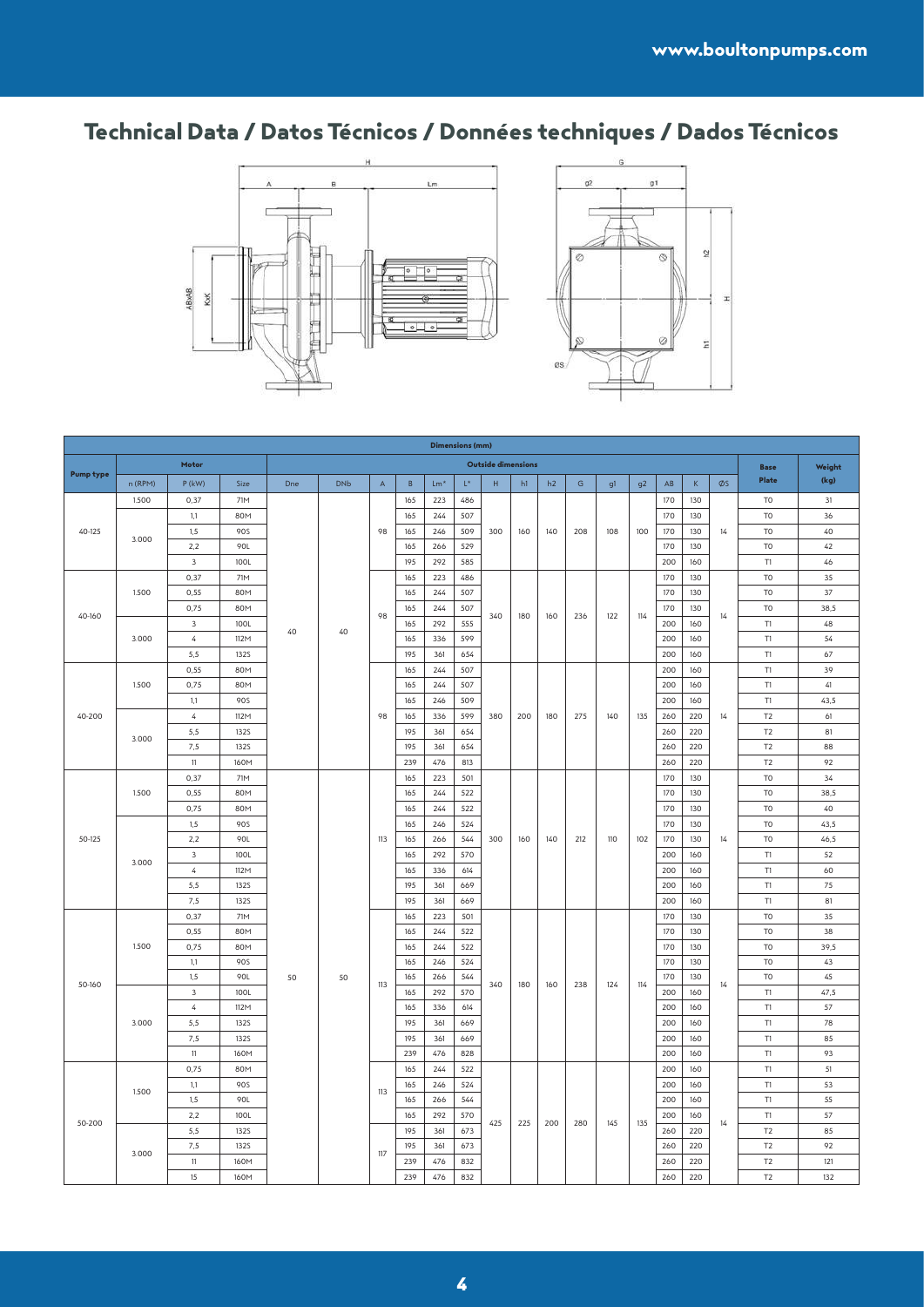# **Soulton** Pumps

|                  | <b>Dimensions (mm)</b><br>Outside dimensions |                         |              |     |            |             |            |            |            |     |     |     |     |     |                |            |             |    |                                                                                                                                                                                                                                                                                                                                                                                              |           |
|------------------|----------------------------------------------|-------------------------|--------------|-----|------------|-------------|------------|------------|------------|-----|-----|-----|-----|-----|----------------|------------|-------------|----|----------------------------------------------------------------------------------------------------------------------------------------------------------------------------------------------------------------------------------------------------------------------------------------------------------------------------------------------------------------------------------------------|-----------|
|                  |                                              | Motor                   |              |     |            |             |            |            |            |     |     |     |     |     |                |            |             |    | <b>Base</b>                                                                                                                                                                                                                                                                                                                                                                                  | Weight    |
| <b>Pump type</b> | n (RPM)                                      | $P$ (kW)                | Size         | Dne | <b>DNb</b> | $\mathsf A$ | B          | $Lm*$      | $L^*$      | H   | h1  | h2  | G   | g1  | g <sub>2</sub> | AB         | $\mathsf K$ | ØS | <b>Plate</b>                                                                                                                                                                                                                                                                                                                                                                                 | (kg)      |
|                  |                                              | 1,5                     | 90L          |     |            |             | 165        | 267        | 549        |     |     |     |     |     |                | 260        | 220         |    | T <sub>2</sub>                                                                                                                                                                                                                                                                                                                                                                               | 63        |
|                  | 1.500                                        | 2,2                     | 100L         |     |            |             | 165        | 292        | 574        |     |     |     |     | 175 |                | 260        | 220         |    | T <sub>2</sub>                                                                                                                                                                                                                                                                                                                                                                               | 67        |
|                  |                                              | 3                       | 100L         |     | 50         |             | 165        | 292        | 574        |     |     |     |     |     |                | 260        | 220         |    | T <sub>2</sub>                                                                                                                                                                                                                                                                                                                                                                               | 70        |
|                  |                                              | 11                      | 160M         |     |            | 117         | 239        | 476        | 832        |     |     |     |     |     |                | 260        | 220         |    | T <sub>2</sub>                                                                                                                                                                                                                                                                                                                                                                               | 135       |
| 50-250           |                                              | 15                      | 160M         | 50  |            |             | 239        | 476        | 832        | 475 | 250 | 225 | 342 |     | 167            | 260        | 220         | 14 | T <sub>2</sub>                                                                                                                                                                                                                                                                                                                                                                               | 146       |
|                  | 3.000                                        | 18,5                    | 160L         |     |            |             | 239        | 476        | 832        |     |     |     |     |     |                | 260        | 220         |    | T <sub>2</sub>                                                                                                                                                                                                                                                                                                                                                                               | 155       |
|                  |                                              | 22                      | 180M         |     |            |             | 239        | 519        | 875        |     |     |     |     |     |                | 260        | 220         |    | T <sub>2</sub>                                                                                                                                                                                                                                                                                                                                                                               | 160       |
|                  |                                              | 30                      | 200L         |     |            | 125         | 239        | 555        | 919        |     |     |     |     |     |                | 320        | 270         |    | T <sub>3</sub>                                                                                                                                                                                                                                                                                                                                                                               | 194       |
|                  |                                              | 0,37                    | 71M          |     |            |             | 165        | 223        | 521        |     |     |     |     |     |                | 200        | 160         |    | T1                                                                                                                                                                                                                                                                                                                                                                                           | 39        |
|                  |                                              | 0,55                    | 80M          |     |            |             | 165        | 244        | 542        |     |     |     |     |     |                | 200        | 160         |    | T1                                                                                                                                                                                                                                                                                                                                                                                           | 41        |
|                  | 1.500                                        | 0,75                    | 80M          |     |            |             | 165        | 244        | 542        |     |     |     |     |     |                | 200        | 160         |    | $\mathsf{T}1$                                                                                                                                                                                                                                                                                                                                                                                | 42,5      |
|                  |                                              | 1,1                     | <b>90S</b>   |     |            |             | 165        | 246        | 544        |     |     |     |     |     |                | 200        | 160         |    | $\mathsf{T}1$                                                                                                                                                                                                                                                                                                                                                                                | 46,5      |
| 65-125           |                                              | 1,5                     | 90L          |     |            | 133         | 165        | 266        | 564        | 340 | 180 | 160 | 222 | 120 | 102            | 200        | 160         | 14 | T1                                                                                                                                                                                                                                                                                                                                                                                           | 49        |
|                  |                                              | $\mathbf{3}$            | 100L         |     |            |             | 165        | 292        | 590        |     |     |     |     |     |                | 200        | 160         |    | T1                                                                                                                                                                                                                                                                                                                                                                                           | 52        |
|                  | 3.000                                        | 4                       | 112M         |     |            |             | 165        | 336        | 634        |     |     |     |     |     |                | 200        | 160         |    | T1                                                                                                                                                                                                                                                                                                                                                                                           | 58        |
|                  |                                              | 5,5                     | <b>132S</b>  |     |            |             | 195        | 361        | 689        |     |     |     |     |     |                | 200        | 160         |    | T1                                                                                                                                                                                                                                                                                                                                                                                           | 79        |
|                  |                                              | 7,5                     | <b>132S</b>  |     |            |             | 195        | 361        | 689        |     |     |     |     |     |                | 200        | 160         |    | T1                                                                                                                                                                                                                                                                                                                                                                                           | 86        |
|                  |                                              | 0,75                    | 80M          |     |            |             | 165        | 244        | 542        |     |     |     |     |     |                | 200        | 160         |    | T1                                                                                                                                                                                                                                                                                                                                                                                           | 45        |
| 65-160           | 1.500                                        | 1,1                     | <b>90S</b>   |     |            | 133         | 165        | 266        | 564        |     |     |     |     |     |                | 200        | 160         |    | $\mathsf{T}1$                                                                                                                                                                                                                                                                                                                                                                                | 49        |
|                  |                                              | 1,5                     | 90L          |     |            |             | 165        | 266        | 564        | 380 | 200 | 180 | 252 | 136 | 116            | 200        | 160         | 14 | T1                                                                                                                                                                                                                                                                                                                                                                                           | 52        |
|                  |                                              | 5,5                     | <b>132S</b>  |     |            |             | 195        | 361        | 693        |     |     |     |     |     |                | 260        | 220         |    |                                                                                                                                                                                                                                                                                                                                                                                              | 84        |
|                  | 3.000                                        | 7,5                     | <b>132S</b>  |     |            | 137         | 195        | 361        | 693        |     |     |     |     |     |                | 260        | 220         |    |                                                                                                                                                                                                                                                                                                                                                                                              | 91        |
|                  |                                              | 11                      | 160M         |     |            |             | 239        | 476        | 852        |     |     |     |     |     |                | 260        | 220         |    |                                                                                                                                                                                                                                                                                                                                                                                              | 98        |
|                  |                                              | 1,1                     | <b>90S</b>   |     |            |             | 165        | 246        | 548        |     |     |     | 315 |     |                | 260        | 220         |    |                                                                                                                                                                                                                                                                                                                                                                                              | 59        |
|                  | 1.500                                        | 1,5                     | 90L          |     | 65         | 137         | 165        | 266        | 568        |     |     |     |     |     |                | 260        | 220         |    |                                                                                                                                                                                                                                                                                                                                                                                              | 61        |
|                  |                                              | 2,2                     | 100L         | 65  |            |             | 165        | 292        | 594        |     |     |     |     | 162 |                | 260        | 220         |    |                                                                                                                                                                                                                                                                                                                                                                                              | 67        |
| 65-200           |                                              | 3<br>11                 | 100L<br>160M |     |            |             | 165<br>239 | 292<br>476 | 594<br>852 | 475 | 250 | 225 |     |     | 153            | 260<br>260 | 220<br>220  | 14 |                                                                                                                                                                                                                                                                                                                                                                                              | 70<br>129 |
|                  |                                              | 15                      | 160M         |     |            |             | 239        | 476        | 852        |     |     |     |     |     |                | 260        | 220         |    |                                                                                                                                                                                                                                                                                                                                                                                              | 140       |
|                  | 3.000                                        | 18,5                    | 160L         |     |            |             | 239        | 476        | 852        |     |     |     |     |     |                | 260        | 220         |    |                                                                                                                                                                                                                                                                                                                                                                                              | 152       |
|                  |                                              | 22                      | 180M         |     |            |             | 239        | 519        | 895        |     |     |     |     |     |                | 260        | 220         |    |                                                                                                                                                                                                                                                                                                                                                                                              | 181       |
|                  |                                              | 2,2                     | 100L         |     |            |             | 165        | 292        | 594        |     |     |     |     |     |                | 260        | 220         |    |                                                                                                                                                                                                                                                                                                                                                                                              | 73        |
|                  |                                              | 3                       | 112M         |     |            |             | 165        | 292        | 594        |     |     |     |     |     |                | 260        | 220         |    |                                                                                                                                                                                                                                                                                                                                                                                              | 76        |
|                  | 1.500                                        | $\sqrt{4}$              | <b>132S</b>  |     |            |             | 165        | 336        | 638        |     |     |     |     |     |                | 260        | 220         |    |                                                                                                                                                                                                                                                                                                                                                                                              | 81        |
|                  |                                              | 5,5                     | 132M         |     |            | 137         | 202        | 361        | 700        |     |     |     |     |     |                | 260        | 220         |    |                                                                                                                                                                                                                                                                                                                                                                                              | 102       |
| 65-250           |                                              | 15                      | 160M         |     |            |             | 239        | 476        | 852        | 475 | 250 | 225 | 343 | 177 | 166            | 260        | 220         | 14 | T <sub>2</sub>                                                                                                                                                                                                                                                                                                                                                                               | 144       |
|                  | 3.000                                        | 18,5                    | 160L         |     |            |             | 239        | 476        | 852        |     |     |     |     |     |                | 260        | 220         |    | T <sub>2</sub>                                                                                                                                                                                                                                                                                                                                                                               | 160       |
|                  |                                              | 22                      | 180M         |     |            |             | 239        | 519        | 895        |     |     |     |     |     |                | 260        | 220         |    | T2                                                                                                                                                                                                                                                                                                                                                                                           | 175       |
|                  |                                              | 30                      | 200L         |     |            |             | 239        | 555        | 939        |     |     |     |     |     |                | 320        | 270         |    | T <sub>3</sub>                                                                                                                                                                                                                                                                                                                                                                               | 235       |
|                  |                                              | 37                      | 200L         |     |            | 145         | 239        | 555        | 939        |     |     |     |     |     |                | 320        | 270         |    | T <sub>3</sub>                                                                                                                                                                                                                                                                                                                                                                               | 295       |
|                  |                                              | 3                       | 100L         |     |            |             | 188        | 292        | 650        | 840 |     |     |     |     |                | 400        | 350         |    | T4                                                                                                                                                                                                                                                                                                                                                                                           | 121       |
|                  |                                              | 4                       | 112M         |     |            |             | 188        | 336        | 694        |     |     |     |     |     |                | 400        | 350         | 18 | $\mathsf{T}4$                                                                                                                                                                                                                                                                                                                                                                                | 131       |
| 65-315           | 1.500                                        | 5,5                     | <b>132S</b>  |     |            | 170         | 203        | 361        | 734        |     | 560 | 280 | 418 | 216 | 202            | 400        | 350         |    | <b>T4</b>                                                                                                                                                                                                                                                                                                                                                                                    | 138       |
|                  |                                              | 7,5                     | 132M         |     |            |             | 203        | 361        | 734        |     |     |     |     |     |                | 400        | 350         |    | <b>T4</b>                                                                                                                                                                                                                                                                                                                                                                                    | 149       |
|                  |                                              | 11                      | 160M         |     |            |             | 247        | 476        | 893        |     |     |     |     |     |                | 400        | 350         |    |                                                                                                                                                                                                                                                                                                                                                                                              | 160       |
|                  |                                              | 0,37                    | 71M          |     |            |             | 165        | 223        | 541        |     |     |     |     |     |                | 200        | 160         |    | T2<br>T <sub>2</sub><br>T <sub>2</sub><br>T2<br>T <sub>2</sub><br>T <sub>2</sub><br>T <sub>2</sub><br>T <sub>2</sub><br>T <sub>2</sub><br>T <sub>2</sub><br>T <sub>2</sub><br>T2<br>T <sub>2</sub><br>T <sub>2</sub><br>T <sub>2</sub><br>T4<br>T1<br>T1<br>T1<br>T1<br>T1<br>T1<br>T2<br>T2<br>T2<br>T2<br>T1<br>T1<br>T1<br>T1<br>T1<br>T <sub>2</sub><br>T2<br>T2<br>T2<br>T <sub>2</sub> | 46        |
|                  |                                              | 0,55                    | 80M          |     |            |             | 165        | 244        | 562        |     |     |     |     |     |                | 200        | 160         |    |                                                                                                                                                                                                                                                                                                                                                                                              | 48        |
|                  | 1.500                                        | 0,75                    | 80M          |     |            | 153         | 165        | 244        | 562        |     |     |     |     |     |                | 200        | 160         |    |                                                                                                                                                                                                                                                                                                                                                                                              | 49,5      |
|                  |                                              | 1,1                     | 90S          |     |            |             | 165        | 246        | 564        |     |     |     |     |     |                | 200        | 160         |    |                                                                                                                                                                                                                                                                                                                                                                                              | 54        |
| 80-125           |                                              | 1,5<br>$\overline{4}$   | 90L<br>112M  |     |            |             | 165<br>165 | 266<br>336 | 584<br>654 | 380 | 200 | 180 | 252 | 138 | 114            | 200<br>200 | 160<br>160  | 14 |                                                                                                                                                                                                                                                                                                                                                                                              | 56<br>66  |
|                  |                                              | 5,5                     | <b>132S</b>  |     |            |             | 195        | 361        | 713        |     |     |     |     |     |                | 260        | 220         |    |                                                                                                                                                                                                                                                                                                                                                                                              | 83        |
|                  | 3.000                                        | 7,5                     | <b>1325</b>  |     |            |             | 195        | 361        | 713        |     |     |     |     |     |                | 260        | 220         |    |                                                                                                                                                                                                                                                                                                                                                                                              | 90        |
|                  |                                              | 11                      | 160M         |     |            | 157         | 239        | 476        | 872        |     |     |     |     |     |                | 260        | 220         |    |                                                                                                                                                                                                                                                                                                                                                                                              | 100       |
|                  |                                              | 15                      | 160M         |     |            |             | 239        | 476        | 872        |     |     |     |     |     |                | 260        | 220         |    |                                                                                                                                                                                                                                                                                                                                                                                              | 116       |
|                  |                                              | 0,55                    | 80M          |     |            |             | 165        | 244        | 562        |     |     |     |     |     |                | 200        | 160         |    |                                                                                                                                                                                                                                                                                                                                                                                              | 55        |
|                  |                                              | 0,75                    | 80M          | 80  | 80         |             | 165        | 244        | 562        |     |     |     |     |     |                | 200        | 160         |    |                                                                                                                                                                                                                                                                                                                                                                                              | 57        |
|                  | 1.500                                        | 1,1                     | <b>90S</b>   |     |            | 153         | 165        | 246        | 564        |     |     |     |     |     |                | 200        | 160         |    |                                                                                                                                                                                                                                                                                                                                                                                              | 59        |
|                  |                                              | 1, 5                    | 90L          |     |            |             | 165        | 266        | 584        |     |     |     |     |     |                | 200        | 160         |    |                                                                                                                                                                                                                                                                                                                                                                                              | 61        |
| 80-160           |                                              | 2,2                     | 100L         |     |            |             | 165        | 292        | 610        | 425 | 225 | 200 | 280 | 152 | 128            | 200        | 160         | 14 |                                                                                                                                                                                                                                                                                                                                                                                              | 65        |
|                  |                                              | 11                      | 160M         |     |            |             | 239        | 476        | 872        |     |     |     |     |     |                | 260        | 220         |    |                                                                                                                                                                                                                                                                                                                                                                                              | 136       |
|                  | 3.000                                        | 15                      | 160M         |     |            | 157         | 239        | 476        | 872        |     |     |     |     |     |                | 260        | 220         |    |                                                                                                                                                                                                                                                                                                                                                                                              | 148       |
|                  |                                              | 18,5                    | 160L         |     |            |             | 239        | 476        | 872        |     |     |     |     |     |                | 260        | 220         |    |                                                                                                                                                                                                                                                                                                                                                                                              | 151       |
|                  |                                              | 1,1                     | <b>90S</b>   |     |            |             | 165        | 246        | 568        |     |     |     |     |     |                | 260        | 220         |    |                                                                                                                                                                                                                                                                                                                                                                                              | 63        |
|                  |                                              | 1, 5                    | 90L          |     |            |             | 165        | 266        | 588        |     |     |     |     |     |                | 260        | 220         |    |                                                                                                                                                                                                                                                                                                                                                                                              | 66        |
| 80-200           | 1.500                                        | 2,2                     | 100L         |     |            | 157         | 165        | 292        | 614        | 475 | 250 | 225 | 315 | 170 | 145            | 260        | 220         | 14 | T2                                                                                                                                                                                                                                                                                                                                                                                           | 70        |
|                  |                                              | $\overline{\mathbf{3}}$ | 100L         |     |            |             | 165        | 292        | 614        |     |     |     |     |     |                | 260        | 220         |    | T2                                                                                                                                                                                                                                                                                                                                                                                           | 73        |
|                  |                                              | $\sqrt{4}$              | 112M         |     |            |             | 165        | 336        | 658        |     |     |     |     |     |                | 260        | 220         |    | $\mathsf{T2}$                                                                                                                                                                                                                                                                                                                                                                                | 76        |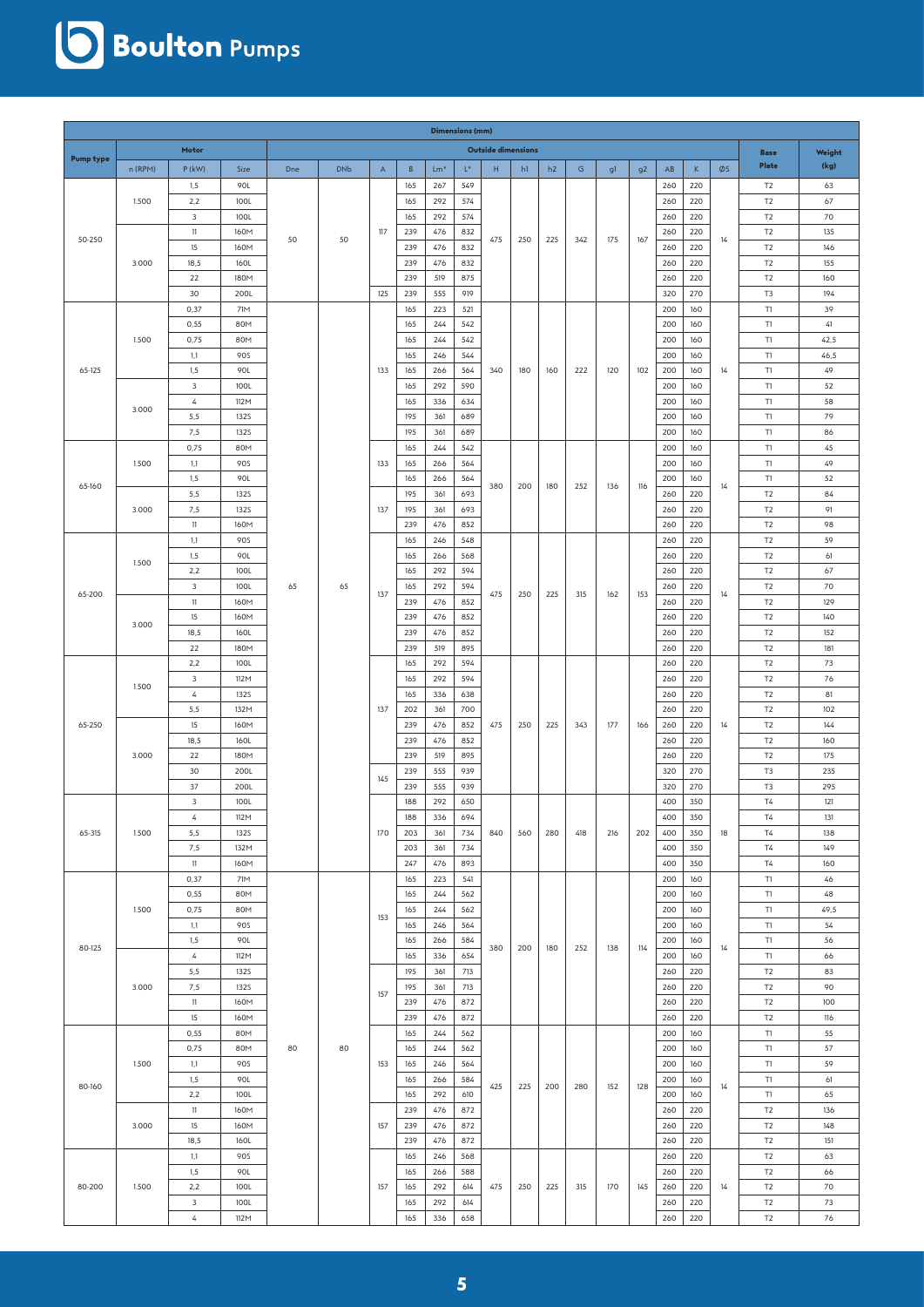|                  |         |                |                     |     |            |             |            |            | Dimensions (mm) |                           |     |     |     |     |                |            |             |    |                                  |            |
|------------------|---------|----------------|---------------------|-----|------------|-------------|------------|------------|-----------------|---------------------------|-----|-----|-----|-----|----------------|------------|-------------|----|----------------------------------|------------|
|                  |         | Motor          |                     |     |            |             |            |            |                 | <b>Outside dimensions</b> |     |     |     |     |                |            |             |    | <b>Base</b>                      | Weight     |
| <b>Pump type</b> | n (RPM) | $P$ (kW)       | Size                | Dne | <b>DNb</b> | $\mathsf A$ | B          | $Lm*$      | $L^*$           | H                         | h1  | h2  | G   | g1  | g <sub>2</sub> | AB         | $\mathsf K$ | ØS | Plate                            | (kg)       |
|                  |         | 11             | 160M                |     |            |             | 239        | 476        | 872             |                           |     |     |     |     |                | 260        | 220         |    | T <sub>2</sub>                   | 136        |
|                  |         | 15             | 160M                |     |            |             | 239        | 476        | 872             |                           |     |     |     |     |                | 260        | 220         |    | T <sub>2</sub>                   | 143        |
|                  |         | 18,5           | 160L                |     |            | 157         | 239        | 476        | 872             |                           |     |     |     |     |                | 260        | 220         | 14 | T <sub>2</sub>                   | 159        |
| 80-200           | 3.000   | 22             | 180M                | 80  | 80         |             | 239        | 519        | 915             | 475                       | 250 | 225 | 315 | 170 | 145            | 260        | 220         |    | T <sub>2</sub>                   | 189        |
|                  |         | 30             | 200L                |     |            |             | 239        | 555        | 959             |                           |     |     |     |     |                | 320        | 270         |    | T <sub>3</sub>                   | 240        |
|                  |         | 37             | 200L                |     |            | 165         | 239        | 555        | 959             |                           |     |     |     |     |                | 320        | 270         | 18 | T <sub>3</sub>                   | 290        |
|                  |         | 2,2            | 112M                |     |            |             | 188        | 292        | 655             |                           |     |     |     |     |                | 320        | 270         |    | T <sub>3</sub>                   | 88         |
|                  |         | 3              | <b>132S</b>         |     |            |             | 188        | 292        | 655             |                           |     |     |     |     |                | 320        | 270         |    | T <sub>3</sub>                   | 91         |
|                  | 1.500   | 4              | 132M                |     |            |             | 188        | 336        | 699             |                           |     |     |     |     |                | 320        | 270         |    | T <sub>3</sub>                   | 108        |
|                  |         | 5,5            | 160M                |     |            |             | 203        | 396        | 774             |                           |     |     |     |     |                | 320        | 270         |    | T <sub>3</sub>                   | 128        |
|                  |         | 22             | 180M                |     |            |             | 247        | 519        | 941             |                           |     |     |     |     |                | 320        | 270         |    | T <sub>3</sub>                   | 190        |
| 80-250           |         | 30             | 200L                |     |            | 175         | 253        | 555        | 983             | 560                       | 280 | 280 | 379 | 197 | 182            | 320        | 270         | 18 | T <sub>3</sub>                   | 250        |
|                  |         | 37             | 200L                |     |            |             | 253        | 555        | 983             |                           |     |     |     |     |                | 320        | 270         |    | T <sub>3</sub>                   | 310        |
|                  | 3.000   | 45             | 225M                | 80  | 80         |             | 253        | 625        | 1053            |                           |     |     |     |     |                | 320        | 270         |    | T <sub>3</sub>                   | 320        |
|                  |         | 55             | 250M                |     |            |             | 283        | 644        | 1102            |                           |     |     |     |     |                | 320        | 270         |    | T <sub>3</sub>                   | 350        |
|                  |         | 75             | 280M                |     |            |             | 283        | 885        | 1343            |                           |     |     |     |     |                | 320        | 270         |    | T <sub>3</sub>                   | 370        |
|                  |         | 90             | 280M                |     |            |             | 283        | 885        | 1343            |                           |     |     |     |     |                | 320        | 270         |    | T <sub>3</sub>                   | 380        |
|                  |         | 5,5            | <b>132S</b>         |     |            |             | 203        | 361        | 754             |                           |     |     |     |     |                | 400        | 350         |    | T4                               | 175        |
| 80-315           | 1.500   | 7,5            | 132M                |     |            | 190         | 203        | 361        | 754             | 595                       | 315 | 280 | 425 | 220 | 205            | 400        | 350         | 18 | T4                               | 200        |
|                  |         | 11             | 160M                |     |            |             | 247        | 476        | 913             |                           |     |     |     |     |                | 400        | 350         |    | <b>T4</b>                        | 214        |
|                  |         | 15             | 160L                |     |            |             | 247        | 476        | 913             |                           |     |     |     |     |                | 400        | 350         |    | T4                               | 243        |
|                  |         | 1,5            | 100L                |     |            |             | 165        | 266        | 589             |                           |     |     |     |     |                | 260        | 220         |    | T <sub>2</sub>                   | 65         |
|                  | 1.500   | 2,2            | 112M                |     |            |             | 165        | 292        | 615             |                           |     |     |     |     |                | 260        | 220         |    | T <sub>2</sub>                   | 70         |
|                  |         | 3              | 132M                |     |            |             | 165        | 292        | 615             |                           |     |     |     |     |                | 260        | 220         |    | T <sub>2</sub>                   | 73         |
| 100-160          |         | 11             | 160M                |     |            | 158         | 239        | 476        | 873             | 475                       | 250 | 225 | 292 | 162 | 130            | 260        | 220         | 14 | T <sub>2</sub>                   | 146        |
|                  | 3.000   | 15             | 160M                |     |            |             | 239        | 476        | 873             |                           |     |     |     |     |                | 260        | 220         |    | T2                               | 175        |
|                  |         | 18,5           | 160L                |     |            |             | 239        | 476        | 873             |                           |     |     |     |     |                | 260        | 220         |    | T <sub>2</sub>                   | 185        |
|                  |         | 22             | 180M                |     |            |             | 247        | 519        | 924             |                           |     |     |     |     |                | 260        | 220         |    | T <sub>2</sub>                   | 201        |
|                  |         | 3              | 100L                |     |            |             | 188        | 292        | 677             |                           |     |     |     |     |                | 260        | 220         |    | T <sub>2</sub>                   | 92         |
|                  | 1.500   | 4              | 112M                |     |            |             | 188        | 336        | 721             |                           |     |     |     |     |                | 260        | 220         |    | T <sub>2</sub>                   | 96         |
|                  |         | 5,5            | <b>132S</b><br>132M |     |            | 197         | 203        | 361        | 761<br>761      |                           |     |     |     |     |                | 260        | 220<br>220  | 14 | T <sub>2</sub>                   | 121        |
| 100-200          |         | 7,5<br>22      | 180M                |     |            |             | 203<br>247 | 361<br>519 | 963             | 525                       | 275 | 250 | 362 | 192 | 170            | 260<br>260 | 220         |    | T <sub>2</sub><br>T <sub>2</sub> | 132<br>200 |
|                  |         | 30             | 200L                |     |            |             | 253        | 555        | 1013            |                           |     |     |     |     |                | 320        | 270         |    | T <sub>3</sub>                   | 251        |
|                  | 3.000   | 37             | 200L                |     |            | 205         | 253        | 555        | 1013            |                           |     |     |     |     |                | 320        | 270         | 18 | T <sub>3</sub>                   | 305        |
|                  |         | 45             | 225M                |     |            |             | 253        | 625        | 1083            |                           |     |     |     |     |                | 320        | 270         |    | T <sub>3</sub>                   | 335        |
|                  |         | 4              | 112M                |     | 100        |             | 188        | 336        | 729             |                           |     |     |     |     |                | 320        | 270         |    | T <sub>3</sub>                   | 120        |
|                  |         | 5,5            | <b>132S</b>         | 100 |            |             | 205        | 361        | 771             |                           |     |     |     |     |                | 320        | 270         |    | T <sub>3</sub>                   | 136        |
|                  | 1.500   | 7,5            | 132M                |     |            |             | 205        | 361        | 771             |                           |     |     |     |     |                | 320        | 270         |    | T <sub>3</sub>                   | 146        |
|                  |         | 11             | 160M                |     |            |             | 248        | 476        | 929             |                           |     |     |     |     |                | 320        | 270         |    | T <sub>3</sub>                   | 174        |
| 100-250          |         | 37             | 200L                |     |            | 205         | 253        | 546        | 1004            | 580                       | 300 | 280 | 384 | 206 | 178            | 320        | 270         | 18 | T <sub>3</sub>                   | 300        |
|                  | 3.000   | $45\,$         | 225M                |     |            |             | 253        | 625        | 1083            |                           |     |     |     |     |                | 320        | 270         |    | T <sub>3</sub>                   | 326        |
|                  |         | 55             | 250M                |     |            |             | 283        | 644        | 1132            |                           |     |     |     |     |                | 320        | 270         |    | T <sub>3</sub>                   | 346        |
|                  |         | 75             | 280M                |     |            |             | 283        | 885        | 1373            |                           |     |     |     |     |                | 320        | 270         |    | T <sub>3</sub>                   | 350        |
|                  |         | 90             | 280M                |     |            |             | 283        | 885        | 1373            |                           |     |     |     |     |                | 320        | 270         |    | T <sub>3</sub>                   | 355        |
|                  |         | 7,5            | 132M                |     |            |             | 205        | 361        | 766             |                           |     |     |     |     |                | 400        | 350         |    | T4                               | 178        |
| 100-315          | 1.500   | 11             | 160M                |     |            | 200         | 250        | 476        | 926             | 670                       |     |     |     | 240 | 215            | 400        | 350         |    | $\mathsf{T}4$                    | 225        |
|                  |         | $15\,$         | 160L                |     |            |             | 250        | 476        | 926             |                           | 355 | 315 | 455 |     |                | 400        | 350         | 18 | T4                               | 240        |
|                  |         | 18,5           | 180M                |     |            |             | 250        | 519        | 969             |                           |     |     |     |     |                | 400        | 350         |    | T4                               | 253        |
|                  |         | 15             | 180L                |     |            |             | 255        | 476        | 921             |                           |     |     |     |     |                | 400        | 350         |    | T4                               | 270        |
|                  |         | 18,5           | 200L                |     |            |             | 255        | 519        | 964             |                           |     |     |     |     |                | 400        | 350         |    | T4                               | 293        |
| 100-400          | 1.500   | 22             | <b>225S</b>         |     |            | 190         | 255        | 519        | 964             | 800                       | 400 | 400 | 558 | 288 | 270            | 400        | 350         | 18 | T4                               | 307        |
|                  |         | 30             | 225M                |     |            |             | 255        | 555        | 1000            |                           |     |     |     |     |                | 400        | 350         |    | T4                               | 356        |
|                  |         | 37             | 250M                |     |            |             | 300        | 625        | 1115            |                           |     |     |     |     |                | 400        | 350         |    | T4                               | 403        |
|                  |         | $\mathbf{3}$   | 100L                |     |            |             | 213        | 292        | 725             |                           |     |     |     |     |                | 400        | 350         |    | T4                               | 116        |
|                  | 1.500   | $\overline{4}$ | 112M                |     |            |             | 213        | 336        | 769             |                           |     |     |     |     |                | 400        | 350         |    | T4                               | 123        |
|                  |         | 5,5            | <b>132S</b>         |     |            |             | 228        | 361        | 809             |                           |     |     |     |     |                | 400        | 350         |    | T4                               | 148        |
|                  |         | 7,5            | 132M                |     |            |             | 228        | 361        | 809             |                           |     |     |     |     |                | 400        | 350         |    | T4                               | 159        |
| 125-200          |         | 37             | 200L                |     |            | 220         | 278        | 555        | 1053            | 560                       | 280 | 280 | 390 | 208 | 182            | 400        | 350         | 18 | <b>T4</b>                        | 315        |
|                  |         | 45             | 225M                |     |            |             | 278        | 625        | 1123            |                           |     |     |     |     |                | 400        | 350         |    | T4                               | 345        |
|                  | 3.000   | 55             | 250M                | 125 | 125        |             | 308        | 644        | 1172            |                           |     |     |     |     |                | 400        | 350         |    | $\mathsf{T}4$                    | 350        |
|                  |         | 75             | 280M                |     |            |             | 308        | 885        | 1413            |                           |     |     |     |     |                | 400        | 350         |    | T4                               | 355        |
|                  |         | 90             | 280M<br>100L        |     |            |             | 308        | 885<br>363 | 1413            |                           |     |     |     |     |                | 400        | 350         |    | T4<br>T4                         | 360        |
|                  |         | 5,5<br>7,5     | 112M                |     |            |             | 228<br>228 |            | 811<br>811      |                           |     |     | 413 | 218 |                | 400<br>400 | 350<br>350  |    | T4                               | 158<br>169 |
| 125-250          | 1.500   | 11             | <b>132S</b>         |     |            | 220         | 272        | 363<br>476 | 968             | 630                       | 315 |     |     |     | 195            | 400        | 350         | 18 | T4                               | 198        |
|                  |         | 15             | 132M                |     |            |             | 272        | 476        | 968             |                           |     | 315 |     |     |                | 400        | 350         |    | T4                               | 213        |
|                  | 3.000   | 45             | 225M                |     |            |             | 277        | 625        | 1122            |                           |     |     |     |     |                | 400        | 350         |    | $\mathsf{T}4$                    | 340        |
|                  |         |                |                     |     |            |             |            |            |                 |                           |     |     |     |     |                |            |             |    |                                  |            |